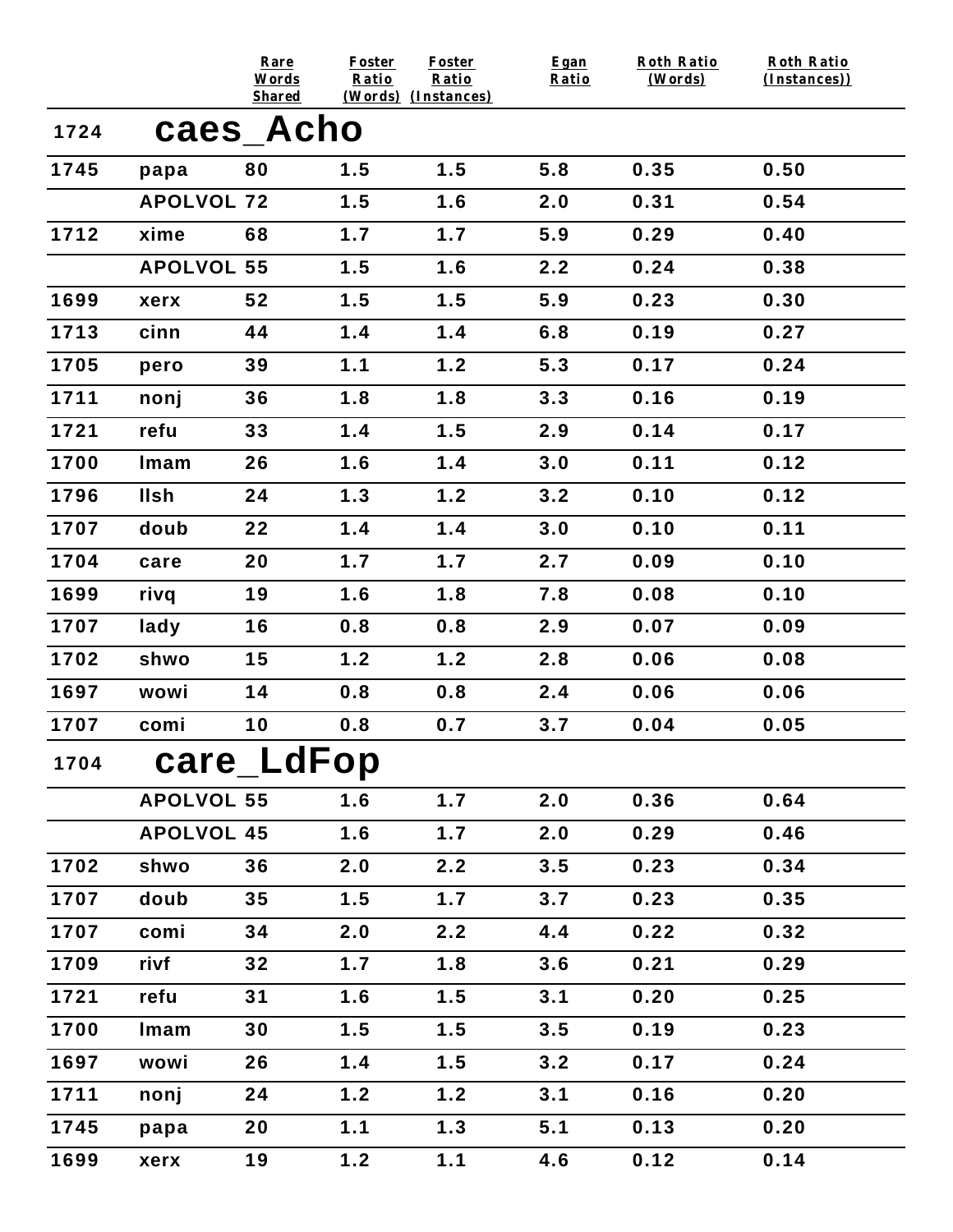|      |                   | Rare<br>Words<br><b>Shared</b> | <b>Foster</b><br>Ratio | <b>Foster</b><br>Ratio<br>(Words) (Instances) | Egan<br>Ratio | <b>Roth Ratio</b><br>(Words) | <b>Roth Ratio</b><br>(Instances)) |
|------|-------------------|--------------------------------|------------------------|-----------------------------------------------|---------------|------------------------------|-----------------------------------|
| 1712 | xime              | 18                             | 1.3                    | 1.3                                           | 5.4           | 0.12                         | 0.16                              |
| 1724 | caes              | 14                             | 1.0                    | 1.0                                           | 4.8           | 0.09                         | 0.12                              |
| 1699 | rivq              | 13                             | 1.3                    | 1.3                                           | 8.0           | 0.08                         | 0.10                              |
| 1707 |                   | comi Cel                       |                        |                                               |               |                              |                                   |
|      | <b>APOLVOL 77</b> |                                | 1.4                    | 1.4                                           | 1.7           | 0.30                         | 0.46                              |
|      | <b>APOLVOL 66</b> |                                | 1.5                    | 1.6                                           | 2.0           | 0.25                         | 0.40                              |
| 1709 | rivf              | 59                             | 1.7                    | 1.7                                           | 4.0           | 0.23                         | 0.32                              |
| 1707 | doub              | 56                             | 1.5                    | 1.5                                           | 3.2           | 0.22                         | 0.29                              |
| 1707 | lady              | 54                             | 1.6                    | 1.6                                           | 2.8           | 0.21                         | 0.27                              |
| 1697 | wowi              | 53                             | 1.6                    | 1.5                                           | 2.8           | 0.20                         | 0.26                              |
| 1700 | Imam              | 48                             | 1.5                    | 1.5                                           | 3.7           | 0.19                         | 0.25                              |
| 1796 | <b>Ilsh</b>       | 46                             | 1.4                    | 1.5                                           | 3.3           | 0.18                         | 0.25                              |
| 1704 | care              | 44                             | 1.6                    | 1.5                                           | 3.0           | 0.17                         | 0.19                              |
| 1745 | papa              | 41                             | 1.4                    | 1.6                                           | 5.3           | 0.16                         | 0.24                              |
| 1711 | nonj              | 40                             | 1.4                    | 1.2                                           | 2.9           | 0.15                         | 0.17                              |
| 1705 | pero              | 36                             | 1.9                    | 1.9                                           | 5.0           | 0.14                         | 0.18                              |
| 1699 | rivq              | 33                             | 1.8                    | 1.8                                           | 9.0           | 0.13                         | 0.16                              |
| 1699 | xerx              | 32                             | 1.3                    | 1.5                                           | 5.6           | 0.12                         | 0.17                              |
| 1712 | xime              | 25                             | 1.3                    | 1.3                                           | 5.1           | 0.10                         | 0.13                              |
| 1713 | cinn              | 20                             | 1.2                    | 1.2                                           | 7.0           | 0.08                         | 0.12                              |
| 1702 | scho              | 14                             | 1.7                    | 1.6                                           | 7.1           | 0.05                         | 0.06                              |
| 1707 | doub At           |                                |                        |                                               |               |                              |                                   |
| 1707 | lady              | 60                             | 1.7                    | 1.7                                           | 3.2           | 0.30                         | 0.41                              |
|      | <b>APOLVOL 58</b> |                                | 1.2                    | 1.1                                           | 1.5           | 0.29                         | 0.45                              |
|      | <b>APOLVOL 54</b> |                                | 1.5                    | 1.4                                           | 1.8           | 0.27                         | 0.40                              |
| 1700 | Imam              | 47                             | 1.7                    | 1.6                                           | 3.6           | 0.24                         | 0.28                              |
| 1721 | refu              | 42                             | 1.3                    | 1.3                                           | 3.0           | 0.21                         | 0.26                              |
| 1712 | xime              | 39                             | 2.0                    | 1.9                                           | 5.0           | 0.20                         | 0.23                              |
| 1702 | shwo              | 37                             | 1.4                    | 1.2                                           | 3.0           | 0.19                         | 0.24                              |
| 1709 | rivf              | 36                             | 1.2                    | 1.2                                           | 3.9           | 0.18                         | 0.26                              |
| 1711 | nonj              | 35                             | 1.3                    | 1.3                                           | 3.1           | 0.18                         | 0.22                              |
| 1724 | caes              | 34                             | 1.7                    | 1.7                                           | 6.3           | 0.17                         | 0.26                              |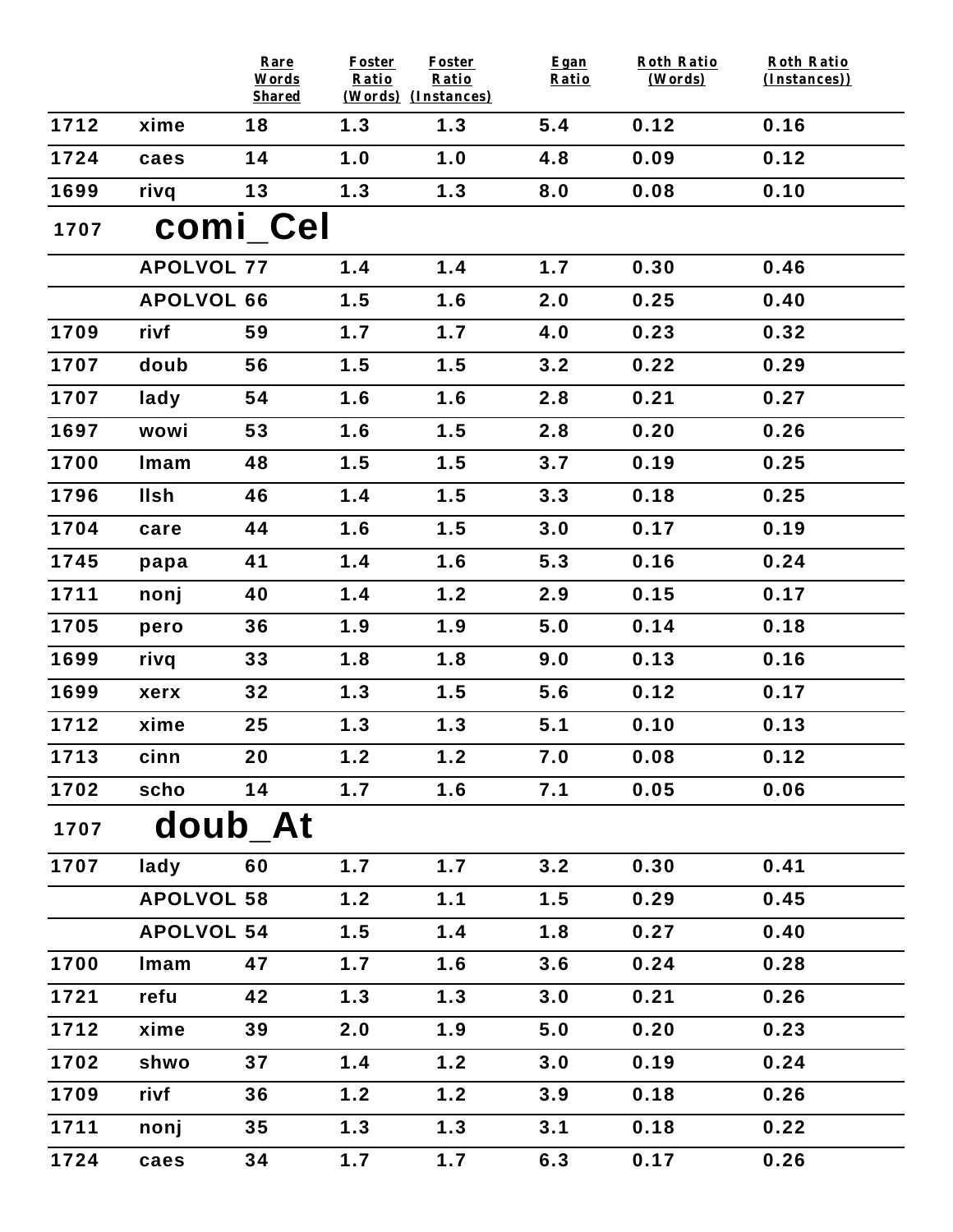|      |                   | Rare<br>Words<br><b>Shared</b> | <b>Foster</b><br>Ratio | <b>Foster</b><br>Ratio<br>(Words) (Instances) | Egan<br>Ratio | <b>Roth Ratio</b><br>(Words) | <b>Roth Ratio</b><br>(Instances)) |
|------|-------------------|--------------------------------|------------------------|-----------------------------------------------|---------------|------------------------------|-----------------------------------|
| 1704 | care              | 33                             | 1.3                    | 1.2                                           | 2.9           | 0.17                         | 0.19                              |
| 1707 | comi              | 32                             | 1.2                    | 1.3                                           | 3.8           | 0.16                         | 0.22                              |
| 1745 | papa              | 30                             | 1.2                    | 1.3                                           | 5.5           | 0.15                         | 0.22                              |
| 1699 | xerx              | 28                             | 1.2                    | 1.2                                           | 5.7           | 0.14                         | 0.19                              |
| 1713 | cinn              | 24                             | 1.6                    | 1.7                                           | 6.0           | 0.12                         | 0.18                              |
| 1699 | rivq              | 19                             | 1.1                    | 0.9                                           | 7.0           | 0.10                         | 0.11                              |
| 1702 | scho              | 12                             | 1.6                    | 1.4                                           | 7.8           | 0.06                         | 0.06                              |
| 1707 |                   | lady_LdGeo                     |                        |                                               |               |                              |                                   |
|      | <b>APOLVOL 97</b> |                                | 1.7                    | 1.7                                           | 1.8           | 0.36                         | 0.59                              |
|      | <b>APOLVOL 79</b> |                                | 1.6                    | 1.5                                           | 1.8           | 0.29                         | 0.40                              |
| 1709 | rivf              | 60                             | 1.7                    | 1.6                                           | 3.6           | 0.22                         | 0.28                              |
| 1704 | care              | 59                             | 1.7                    | 1.6                                           | 3.5           | 0.22                         | 0.28                              |
| 1702 | shwo              | 57                             | 1.7                    | 1.8                                           | 3.4           | 0.21                         | 0.29                              |
| 1745 | papa              | 55                             | 1.7                    | 1.7                                           | 4.7           | 0.20                         | 0.28                              |
| 1697 | wowi              | 54                             | 1.4                    | 1.5                                           | 2.8           | 0.20                         | 0.26                              |
| 1711 | nonj              | 50                             | 1.4                    | 1.2                                           | 3.1           | 0.19                         | 0.23                              |
| 1707 | doub              | 48                             | 1.1                    | 1.2                                           | 3.7           | 0.18                         | 0.26                              |
| 1796 | <b>Ilsh</b>       | 47                             | 1.2                    | 1.2                                           | 3.3           | 0.17                         | 0.21                              |
| 1699 | xerx              | 46                             | 1.6                    | 1.6                                           | 5.3           | 0.17                         | 0.22                              |
| 1724 | caes              | 41                             | 1.3                    | 1.3                                           | 4.9           | 0.15                         | 0.20                              |
| 1707 | comi              | 38                             | 1.3                    | 1.3                                           | 4.0           | 0.14                         | 0.18                              |
| 1712 | xime              | 36                             | 1.2                    | 1.2                                           | 4.9           | 0.13                         | 0.16                              |
| 1713 | cinn              | 29                             | 1.3                    | 1.4                                           | 5.7           | 0.11                         | 0.14                              |
| 1699 | rivq              | 20                             | 1.3                    | 1.2                                           | 8.6           | 0.07                         | 0.09                              |
| 1702 | scho              | 13                             | 1.4                    | 1.8                                           | 11.5          | 0.05                         | 0.08                              |
| 1696 |                   | <b>Ilsh SirNov</b>             |                        |                                               |               |                              |                                   |
|      | <b>APOLVOL 44</b> |                                | 1.4                    | 1.5                                           | 2.1           | 0.33                         | 0.61                              |
| 1697 | wowi              | 34                             | 1.3                    | 1.3                                           | 3.5           | 0.25                         | 0.37                              |
|      | <b>APOLVOL 33</b> |                                | 1.3                    | 1.3                                           | 2.1           | 0.25                         | 0.40                              |
| 1700 | Imam              | 32                             | 1.4                    | 1.3                                           | 4.7           | 0.24                         | 0.31                              |
| 1721 | refu              | 25                             | 1.4                    | 1.3                                           | 3.1           | 0.19                         | 0.23                              |
| 1707 | lady              | 22                             | 0.9                    | 0.9                                           | 3.0           | 0.16                         | 0.21                              |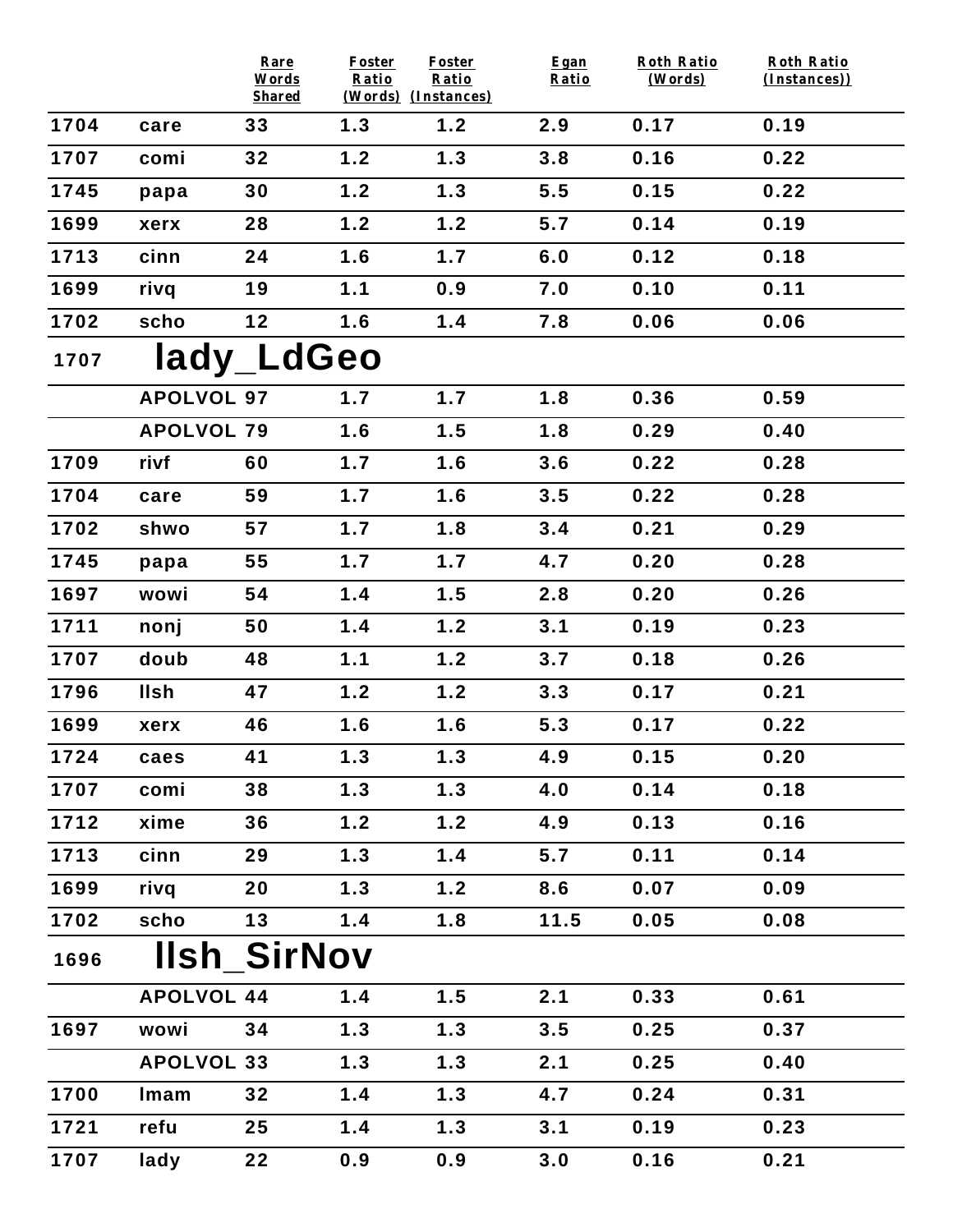|      |                   | Rare<br>Words<br><b>Shared</b> | <b>Foster</b><br>Ratio | <b>Foster</b><br>Ratio<br>(Words) (Instances) | Egan<br>Ratio | <b>Roth Ratio</b><br>(Words) | <b>Roth Ratio</b><br>(Instances)) |  |  |  |  |
|------|-------------------|--------------------------------|------------------------|-----------------------------------------------|---------------|------------------------------|-----------------------------------|--|--|--|--|
| 1699 | xerx              | 20                             | 0.9                    | 0.9                                           | 5.5           | 0.15                         | 0.19                              |  |  |  |  |
| 1704 | care              | 17                             | 1.1                    | 1.0                                           | 3.2           | 0.13                         | 0.14                              |  |  |  |  |
| 1709 | rivf              | 16                             | 0.8                    | 0.7                                           | 4.1           | 0.12                         | 0.13                              |  |  |  |  |
| 1713 | cinn              | 14                             | 1.1                    | 1.0                                           | 6.0           | 0.10                         | 0.13                              |  |  |  |  |
| 1745 | papa              | 12                             | 0.6                    | 0.5                                           | 4.0           | 0.09                         | 0.10                              |  |  |  |  |
| 1700 |                   | <b>Imam Clo</b>                |                        |                                               |               |                              |                                   |  |  |  |  |
|      | <b>APOLVOL 55</b> |                                | 1.3                    | 1.2                                           | 1.7           | 0.27                         | 0.40                              |  |  |  |  |
|      | <b>APOLVOL 50</b> |                                | 1.6                    | 1.3                                           | 1.9           | 0.24                         | 0.31                              |  |  |  |  |
| 1796 | <b>Ilsh</b>       | 48                             | 1.5                    | 1.7                                           | 4.9           | 0.23                         | 0.33                              |  |  |  |  |
| 1697 | wowi              | 46                             | 1.5                    | 1.6                                           | 3.5           | 0.22                         | 0.30                              |  |  |  |  |
| 1702 | shwo              | 45                             | 1.5                    | 1.2                                           | 3.3           | 0.22                         | 0.24                              |  |  |  |  |
| 1707 | doub              | 40                             | 1.4                    | 1.3                                           | 3.5           | 0.19                         | 0.24                              |  |  |  |  |
| 1707 | comi              | 39                             | 1.8                    | 1.7                                           | 4.6           | 0.19                         | 0.25                              |  |  |  |  |
| 1721 | refu              | 37                             | 1.4                    | 1.4                                           | 4.0           | 0.18                         | 0.25                              |  |  |  |  |
| 1707 | lady              | 35                             | 1.2                    | 1.4                                           | 4.0           | 0.17                         | 0.27                              |  |  |  |  |
| 1709 | rivf              | 31                             | 1.2                    | 1.3                                           | 3.9           | 0.15                         | 0.21                              |  |  |  |  |
| 1704 | care              | 30                             | 1.3                    | 1.7                                           | 5.2           | 0.15                         | 0.25                              |  |  |  |  |
| 1699 | rivq              | 27                             | 1.6                    | 1.7                                           | 12.1          | 0.13                         | 0.19                              |  |  |  |  |
| 1745 | papa              | 20                             | 0.8                    | 0.8                                           | 6.3           | 0.10                         | 0.13                              |  |  |  |  |
| 1724 | caes              | 19                             | 0.9                    | 0.7                                           | 5.5           | 0.09                         | 0.11                              |  |  |  |  |
| 1699 | xerx              | 17                             | 0.7                    | 0.7                                           | 8.0           | 0.08                         | 0.13                              |  |  |  |  |
| 1712 | xime              | 16                             | 0.7                    | 0.6                                           | 5.9           | 0.08                         | 0.08                              |  |  |  |  |
| 1702 | scho              | 14                             | 1.5                    | 1.4                                           | 9.8           | 0.07                         | 0.08                              |  |  |  |  |
| 1711 |                   | nonj_Doct                      |                        |                                               |               |                              |                                   |  |  |  |  |
|      | <b>APOLVOL 87</b> |                                | 1.7                    | 1.8                                           | 1.9           | 0.36                         | 0.64                              |  |  |  |  |
|      | <b>APOLVOL 73</b> |                                | 1.6                    | 1.8                                           | 2.6           | 0.30                         | 0.57                              |  |  |  |  |
| 1745 | papa              | 53                             | 1.7                    | 1.8                                           | 5.5           | 0.22                         | 0.34                              |  |  |  |  |
| 1721 | refu              | 47                             | 1.6                    | 1.5                                           | 3.3           | 0.19                         | 0.24                              |  |  |  |  |
| 1724 | caes              | 45                             | 1.7                    | 1.8                                           | 5.4           | 0.19                         | 0.27                              |  |  |  |  |
| 1702 | shwo              | 43                             | 1.7                    | 1.6                                           | 3.2           | 0.18                         | 0.23                              |  |  |  |  |
| 1697 | wowi              | 42                             | 1.6                    | 1.7                                           | 3.0           | 0.17                         | 0.24                              |  |  |  |  |
| 1707 | lady              | 40                             | 1.2                    | 1.1                                           | 2.8           | 0.17                         | 0.19                              |  |  |  |  |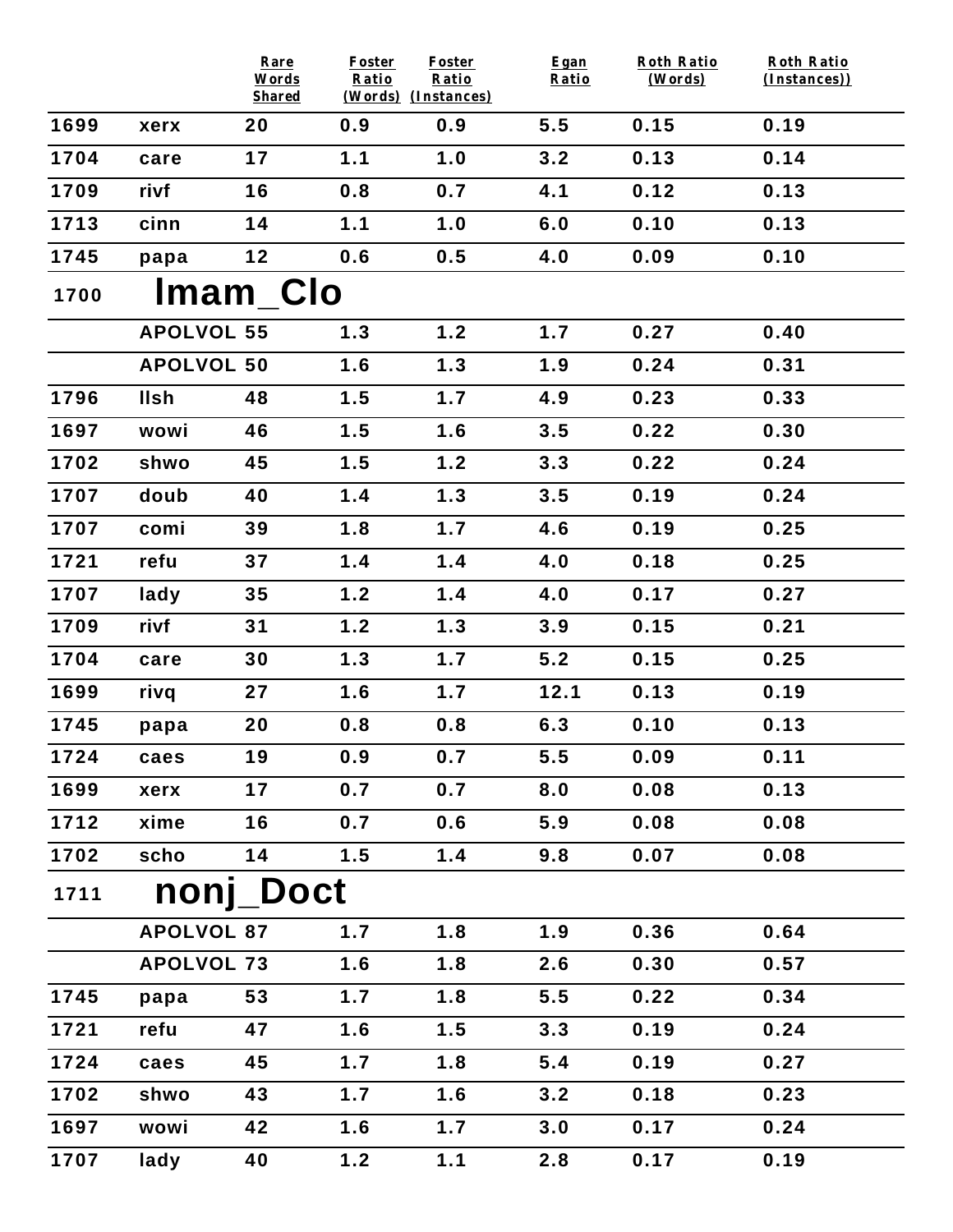|      |                   | Rare<br>Words<br><b>Shared</b> | <b>Foster</b><br>Ratio | <b>Foster</b><br>Ratio<br>(Words) (Instances) | Egan<br>Ratio | <b>Roth Ratio</b><br>(Words) | <b>Roth Ratio</b><br>(Instances)) |
|------|-------------------|--------------------------------|------------------------|-----------------------------------------------|---------------|------------------------------|-----------------------------------|
| 1712 | xime              | 37                             | 1.4                    | 1.6                                           | 5.4           | 0.15                         | 0.21                              |
| 1699 | xerx              | 35                             | 1.7                    | 1.7                                           | 5.6           | 0.14                         | 0.19                              |
| 1713 | cinn              | 33                             | 1.7                    | 1.5                                           | 6.3           | 0.14                         | 0.17                              |
| 1796 | <b>Ilsh</b>       | 32                             | 1.3                    | 1.2                                           | 3.2           | 0.13                         | 0.16                              |
| 1707 | comi              | 27                             | 1.3                    | 1.5                                           | 4.7           | 0.11                         | 0.17                              |
| 1704 | care              | 25                             | 1.1                    | 1.3                                           | 3.7           | 0.10                         | 0.15                              |
| 1699 | rivq              | 10                             | 1.0                    | 0.9                                           | 9.1           | 0.04                         | 0.05                              |
| 1745 |                   | papa_Pand                      |                        |                                               |               |                              |                                   |
|      | <b>APOLVOL 92</b> |                                | 1.8                    | 1.9                                           | 1.6           | 0.34                         | 0.56                              |
| 1724 | caes              | 86                             | 1.7                    | 1.6                                           | 5.7           | 0.32                         | 0.46                              |
|      | <b>APOLVOL 67</b> |                                | 1.7                    | 1.8                                           | 2.0           | 0.25                         | 0.38                              |
| 1712 | xime              | 61                             | 1.7                    | 1.7                                           | 6.3           | 0.23                         | 0.33                              |
| 1705 | pero              | 55                             | 1.7                    | 1.7                                           | 5.7           | 0.20                         | 0.28                              |
| 1713 | cinn              | 52                             | 2.1                    | 2.3                                           | 7.2           | 0.19                         | 0.28                              |
| 1699 | xerx              | 51                             | 1.6                    | 1.5                                           | 5.3           | 0.19                         | 0.24                              |
| 1711 | nonj              | 41                             | 1.8                    | 1.7                                           | 3.2           | 0.15                         | 0.18                              |
| 1721 | refu              | 37                             | 1.5                    | 1.4                                           | 2.8           | 0.14                         | 0.15                              |
| 1707 | lady              | 31                             | 1.5                    | 1.4                                           | 2.4           | 0.12                         | 0.13                              |
| 1796 | <b>Ilsh</b>       | 29                             | 1.5                    | 1.5                                           | 2.9           | 0.11                         | 0.13                              |
| 1707 | doub              | 26                             | 1.4                    | 1.4                                           | 2.9           | 0.10                         | 0.11                              |
| 1700 | Imam              | 25                             | 1.3                    | 1.2                                           | 2.9           | 0.09                         | 0.10                              |
| 1699 | rivq              | 19                             | 1.7                    | 1.6                                           | 8.1           | 0.07                         | 0.08                              |
| 1697 | wowi              | 16                             | 1.0                    | 1.0                                           | 2.4           | 0.06                         | 0.07                              |
| 1705 |                   | pero_Pac                       |                        |                                               |               |                              |                                   |
| 1745 | papa              | 83                             | 1.4                    | 1.5                                           | 5.3           | 0.32                         | 0.46                              |
| 1724 | caes              | 75                             | 1.3                    | 1.3                                           | 5.4           | 0.29                         | 0.44                              |
|      | <b>APOLVOL 72</b> |                                | 1.5                    | 1.5                                           | 1.7           | 0.28                         | 0.44                              |
| 1712 | xime              | 67                             | 1.2                    | 1.4                                           | 6.4           | 0.26                         | 0.41                              |
|      | <b>APOLVOL 55</b> |                                | 1.4                    | 1.5                                           | 1.9           | 0.21                         | 0.32                              |
| 1713 | cinn              | 48                             | 1.2                    | 1.1                                           | 5.9           | 0.18                         | 0.24                              |
| 1707 | lady              | 45                             | 1.3                    | 1.3                                           | 2.9           | 0.17                         | 0.21                              |
| 1796 | llsh              | 43                             | 1.4                    | 1.4                                           | 3.1           | 0.16                         | 0.20                              |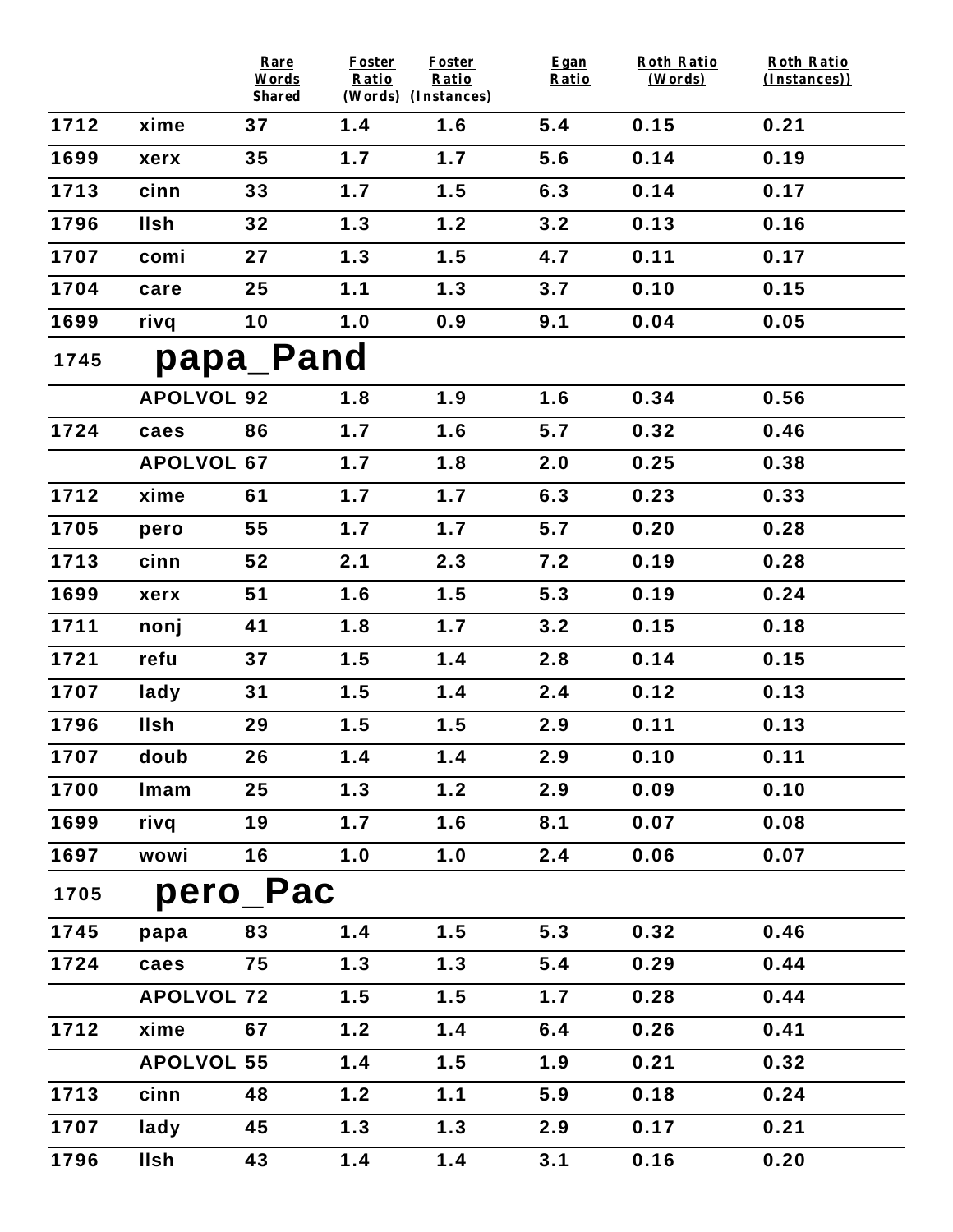|      |                   | Rare<br>Words | <b>Foster</b><br>Ratio | Foster<br>Ratio     | Egan<br>Ratio | <b>Roth Ratio</b><br>(Words) | <b>Roth Ratio</b><br>(Instances)) |
|------|-------------------|---------------|------------------------|---------------------|---------------|------------------------------|-----------------------------------|
| 1721 |                   | <b>Shared</b> |                        | (Words) (Instances) |               |                              |                                   |
|      | refu              | 38            | 1.4                    | 1.4                 | 3.1           | 0.15                         | 0.18                              |
| 1700 | Imam              | 37            | 1.3                    | 1.4                 | 3.7           | 0.14                         | 0.18                              |
| 1711 | nonj              | 32            | 1.1                    | 1.2                 | 3.6           | 0.12                         | 0.16                              |
| 1702 | shwo              | 31            | 1.2                    | 1.3                 | 3.1           | 0.12                         | 0.16                              |
| 1704 | care              | 30            | 1.4                    | 1.3                 | 2.8           | 0.11                         | 0.13                              |
| 1707 | comi              | 28            | 1.6                    | 1.4                 | 3.3           | 0.11                         | 0.11                              |
| 1707 | doub              | 27            | 1.1                    | 0.9                 | 2.5           | 0.10                         | 0.11                              |
| 1699 | rivq              | 22            | $1.3$                  | 1.3                 | 7.6           | 0.08                         | 0.10                              |
| 1721 |                   | refu Wit      |                        |                     |               |                              |                                   |
|      | <b>APOLVOL 37</b> |               | 1.2                    | 1.2                 | 2.4           | 0.28                         | 0.46                              |
| 1709 | rivf              | 33            | $1.7$                  | 1.6                 | 4.4           | 0.25                         | 0.34                              |
| 1707 | doub              | 26            | 1.1                    | 1.2                 | 3.8           | 0.19                         | 0.28                              |
| 1711 | nonj              | 23            | 1.1                    | 1.1                 | 3.3           | 0.17                         | 0.22                              |
| 1796 | <b>Ilsh</b>       | 22            | 1.3                    | 1.1                 | 2.9           | 0.16                         | 0.19                              |
| 1707 | comi              | 21            | 1.3                    | 1.2                 | 4.2           | 0.16                         | 0.19                              |
| 1704 | care              | 19            | 1.2                    | 1.3                 | 3.6           | 0.14                         | 0.18                              |
| 1745 | papa              | 16            | 0.7                    | 0.8                 | 6.0           | 0.12                         | 0.18                              |
| 1699 | rivq              | 15            | 1.4                    | 1.9                 | 13.6          | 0.11                         | 0.20                              |
| 1699 | xerx              | 14            | 0.9                    | 0.7                 | 4.8           | 0.10                         | 0.11                              |
| 1712 | xime              | 12            | 0.8                    | 0.7                 | 5.5           | 0.09                         | 0.10                              |
| 1713 | cinn              | $11$          | 0.9                    | 1.1                 | 7.2           | 0.08                         | 0.13                              |
| 1705 | pero              | 10            | 0.7                    | 0.7                 | 5.6           | 0.07                         | 0.10                              |
| 1709 | rivf Sim          |               |                        |                     |               |                              |                                   |
|      | <b>APOLVOL 31</b> |               | 1.4                    | 1.5                 | 1.9           | 0.36                         | 0.60                              |
| 1707 | doub              | 26            | 1.4                    | 1.4                 | 3.4           | 0.30                         | 0.40                              |
| 1721 | refu              | 21            | 1.2                    | 1.2                 | 3.2           | 0.24                         | 0.30                              |
| 1700 | Imam              | 19            | $1.2$                  | 1.2                 | 4.0           | 0.22                         | 0.29                              |
|      | <b>APOLVOL 18</b> |               | 1.0                    | 1.1                 | 1.9           | 0.21                         | 0.31                              |
| 1702 | shwo              | 16            | 1.0                    | 1.0                 | 3.3           | 0.19                         | 0.26                              |
| 1704 | care              | 15            | $1.2$                  | 1.2                 | 3.4           | 0.17                         | 0.23                              |
| 1697 | wowi              | 14            | 0.8                    | 0.9                 | 3.0           | 0.16                         | 0.22                              |
| 1711 | nonj              | 13            | 0.9                    | 0.8                 | 3.3           | 0.15                         | 0.19                              |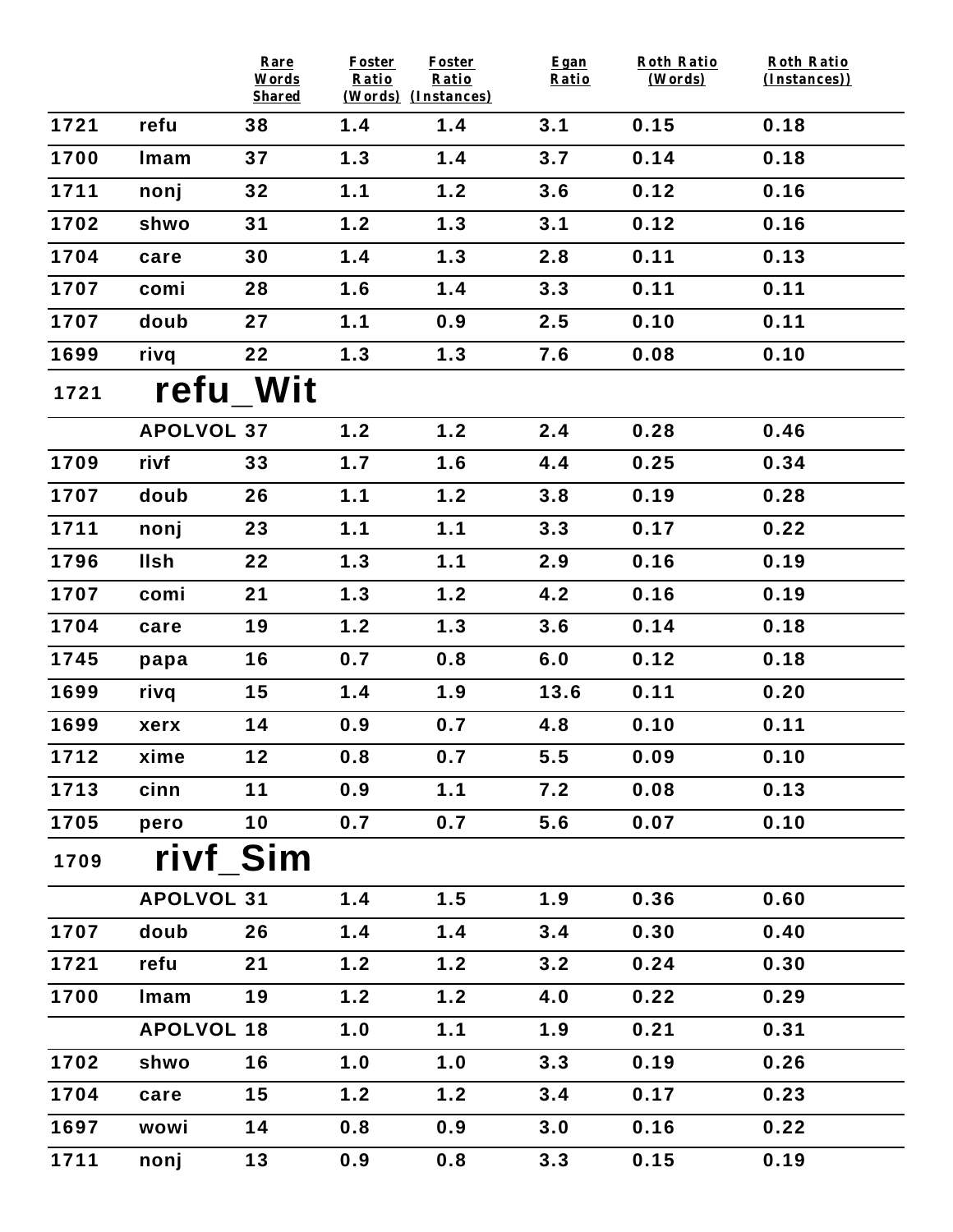|      |                   | Rare<br>Words<br><b>Shared</b> | <b>Foster</b><br>Ratio<br>(Words) (Instances) | <b>Foster</b><br>Ratio | Egan<br>Ratio | <b>Roth Ratio</b><br>(Words) | <b>Roth Ratio</b><br>(Instances)) |  |  |  |
|------|-------------------|--------------------------------|-----------------------------------------------|------------------------|---------------|------------------------------|-----------------------------------|--|--|--|
| 1699 | xerx              | 12                             | 1.0                                           | 0.9                    | 5.1           | 0.14                         | 0.17                              |  |  |  |
| 1712 | xime              | 10                             | 0.9                                           | 0.8                    | 4.7           | 0.12                         | 0.14                              |  |  |  |
| 1699 | <b>rivq</b>       | Al                             |                                               |                        |               |                              |                                   |  |  |  |
|      | <b>APOLVOL 62</b> |                                | 1.3                                           | 1.2                    | 1.7           | 0.21                         | 0.29                              |  |  |  |
| 1699 | xerx              | 56                             | 1.5                                           | 1.5                    | 7.0           | 0.19                         | 0.28                              |  |  |  |
| 1700 | Imam              | 54                             | 1.4                                           | 1.5                    | 4.1           | 0.18                         | 0.24                              |  |  |  |
| 1745 | papa              | 51                             | 1.5                                           | $1.3$                  | 4.9           | 0.17                         | 0.21                              |  |  |  |
| 1796 | <b>Ilsh</b>       | 49                             | 1.4                                           | 1.4                    | 4.1           | 0.16                         | 0.23                              |  |  |  |
| 1724 | caes              | 48                             | 1.4                                           | 1.4                    | 5.7           | 0.16                         | 0.23                              |  |  |  |
| 1702 | shwo              | 47                             | 1.3                                           | 1.3                    | 3.5           | 0.16                         | 0.18                              |  |  |  |
| 1697 | wowi              | 44                             | 1.2                                           | 1.2                    | 3.3           | 0.15                         | 0.20                              |  |  |  |
|      | <b>APOLVOL 42</b> |                                | 1.3                                           | $1.2$                  | 1.6           | 0.14                         | 0.17                              |  |  |  |
| 1705 | pero              | 41                             | 1.4                                           | 1.4                    | 5.9           | 0.14                         | 0.20                              |  |  |  |
| 1721 | refu              | 36                             | 1.1                                           | 1.1                    | 3.2           | 0.12                         | 0.14                              |  |  |  |
| 1712 | xime              | 34                             | 1.2                                           | $1.3$                  | 5.1           | 0.11                         | 0.15                              |  |  |  |
| 1707 | lady              | 33                             | 1.1                                           | 1.1                    | 3.3           | 0.11                         | 0.15                              |  |  |  |
| 1707 | comi              | 32                             | 1.1                                           | 1.1                    | 4.1           | 0.11                         | 0.12                              |  |  |  |
| 1711 | nonj              | 28                             | 1.3                                           | 1.2                    | 2.9           | 0.09                         | 0.10                              |  |  |  |
| 1713 | cinn              | 27                             | 1.3                                           | 1.4                    | 8.0           | 0.09                         | 0.13                              |  |  |  |
| 1702 | scho              | 17                             | 1.4                                           | 1.6                    | 12.2          | 0.06                         | 0.08                              |  |  |  |
| 1702 |                   | scho_Maj                       |                                               |                        |               |                              |                                   |  |  |  |
| 1697 | wowi              | 46                             | 1.1                                           | 1.0                    | 4.3           | 0.63                         | 0.88                              |  |  |  |
|      | <b>APOLVOL 17</b> |                                | 1.4                                           | 1.1                    | 1.3           | 0.23                         | 0.29                              |  |  |  |
| 1700 | Imam              | 16                             | 1.6                                           | 1.6                    | 3.7           | 0.22                         | 0.26                              |  |  |  |
| 1796 | <b>IIsh</b>       | 15                             | 1.2                                           | 1.3                    | 4.2           | 0.21                         | 0.33                              |  |  |  |
| 1707 | lady              | 14                             | 1.7                                           | 1.7                    | 3.3           | 0.19                         | 0.26                              |  |  |  |
| 1699 | rivq              | 13                             | 2.2                                           | 2.9                    | 16.6          | 0.18                         | 0.38                              |  |  |  |
| 1721 | refu              | 12                             | 1.5                                           | 1.6                    | 3.4           | 0.16                         | 0.23                              |  |  |  |
| 1702 | shwo              | $11$                           | 1.1                                           | 1.1                    | 4.1           | 0.15                         | 0.19                              |  |  |  |
| 1709 | rivf              | 10                             | 1.0                                           | 1.8                    | 7.3           | 0.14                         | 0.37                              |  |  |  |
|      | R R A             |                                |                                               |                        |               |                              |                                   |  |  |  |

1702 Shwo\_DMa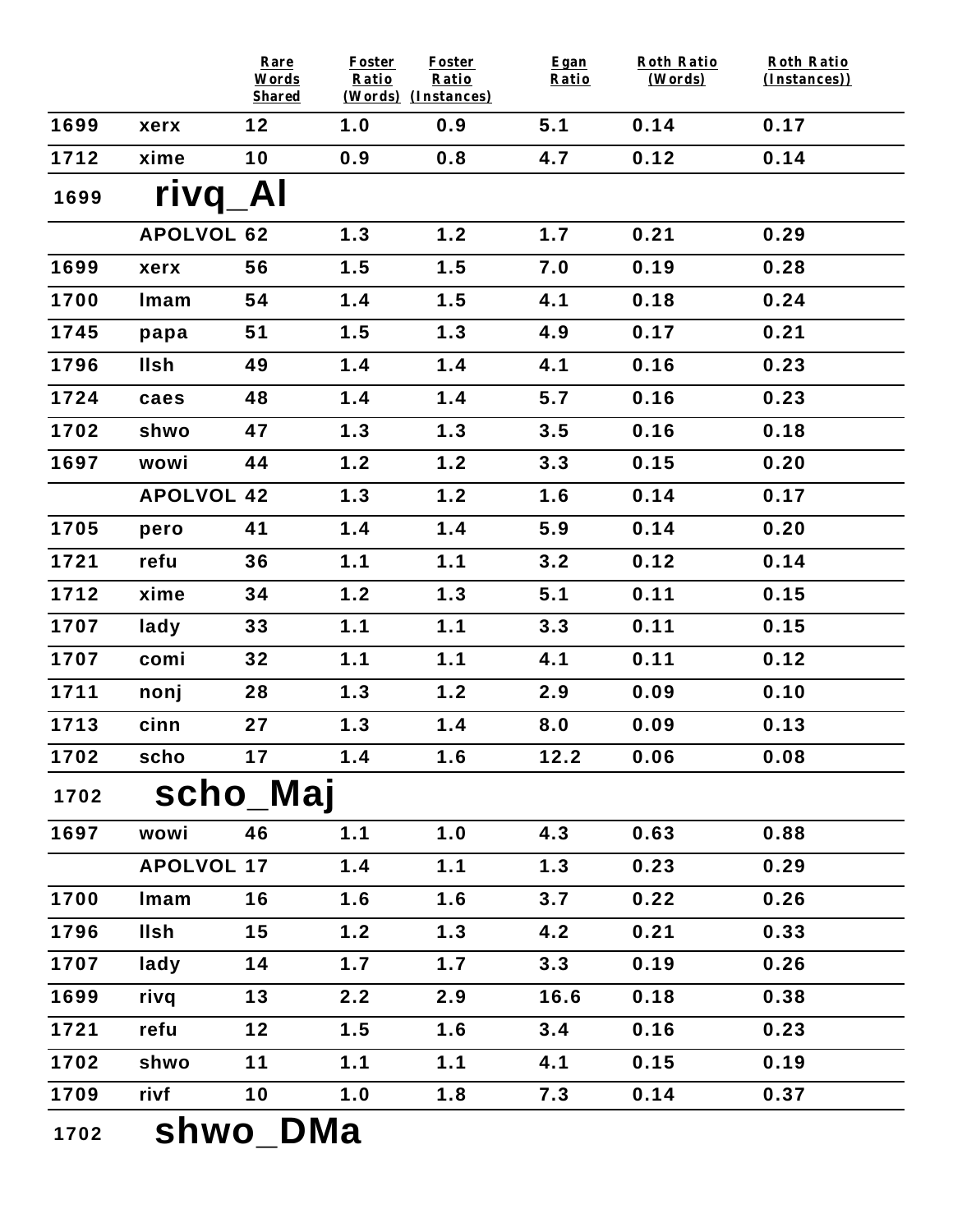|      |                   | Rare<br>Words<br><b>Shared</b> | Foster<br>Ratio | <b>Foster</b><br>Ratio<br>(Words) (Instances) | Egan<br>Ratio | <b>Roth Ratio</b><br>(Words) | Roth Ratio<br>(Instances)) |
|------|-------------------|--------------------------------|-----------------|-----------------------------------------------|---------------|------------------------------|----------------------------|
| 1700 | Imam              | 48                             | 1.4             | 1.6                                           | 4.8           | 0.25                         | 0.39                       |
| 1709 | rivf              | 46                             | 1.4             | 1.5                                           | 4.1           | 0.24                         | 0.36                       |
|      | <b>APOLVOL 45</b> |                                | 1.2             | 1.2                                           | 1.5           | 0.24                         | 0.36                       |
| 1707 | doub              | 43                             | 1.4             | 1.3                                           | 2.9           | 0.23                         | 0.28                       |
| 1697 | wowi              | 40                             | 1.3             | 1.4                                           | 3.3           | 0.21                         | 0.28                       |
| 1721 | refu              | 37                             | 1.5             | 1.5                                           | 3.1           | 0.19                         | 0.24                       |
| 1707 | lady              | 35                             | 1.0             | 1.0                                           | 2.9           | 0.18                         | 0.23                       |
| 1745 | papa              | 27                             | 1.1             | 1.2                                           | 5.0           | 0.14                         | 0.21                       |
| 1707 | comi              | 25                             | 1.2             | 1.0                                           | 3.3           | 0.13                         | 0.15                       |
| 1699 | rivq              | 24                             | 1.2             | 1.6                                           | 11.8          | 0.13                         | 0.21                       |
| 1699 | xerx              | 22                             | 1.0             | 1.1                                           | 5.6           | 0.12                         | 0.16                       |
| 1704 | care              | 21                             | 0.9             | 0.9                                           | 3.0           | 0.11                         | 0.14                       |
| 1705 | pero              | 20                             | 0.9             | 0.9                                           | 5.8           | 0.10                         | 0.14                       |
| 1724 | caes              | 18                             | 0.9             | 0.9                                           | 5.4           | 0.09                         | 0.14                       |
| 1702 | scho              | 17                             | 1.6             | 1.4                                           | 8.4           | 0.09                         | 0.09                       |
| 1713 | cinn              | 11                             | 0.7             | 0.8                                           | 8.5           | 0.06                         | 0.08                       |
| 1697 | <b>WOWI LON</b>   |                                |                 |                                               |               |                              |                            |
|      | <b>APOLVOL 89</b> |                                | 1.8             | 1.9                                           | 1.7           | 0.31                         | 0.50                       |
|      | <b>APOLVOL 75</b> |                                | 2.0             | 2.1                                           | 2.0           | 0.26                         | 0.40                       |
| 1796 | llsh              | 69                             | 1.5             | 1.4                                           | 3.5           | 0.24                         | 0.30                       |
| 1707 | lady              | 63                             | 1.5             | 1.4                                           | 3.1           | 0.22                         | 0.27                       |
| 1700 | Imam              | 53                             | 1.3             | 1.4                                           | 3.9           | 0.18                         | 0.24                       |
| 1699 | xerx              | 52                             | 1.5             | 1.5                                           | 5.4           | 0.18                         | 0.23                       |
| 1707 | comi              | 51                             | 1.6             | 1.7                                           | 4.3           | 0.18                         | 0.25                       |
| 1709 | rivf              | 47                             | 1.3             | 1.1                                           | 3.6           | 0.16                         | 0.21                       |
| 1702 | shwo              | 46                             | 1.3             | 1.2                                           | 3.4           | 0.16                         | 0.20                       |
| 1745 | papa              | 44                             | 1.5             | 1.5                                           | 5.0           | 0.15                         | 0.20                       |
| 1705 | pero              | 43                             | 1.6             | 1.6                                           | 5.6           | 0.15                         | 0.20                       |
| 1724 | caes              | 41                             | 1.4             | 1.3                                           | 4.7           | 0.14                         | 0.18                       |
| 1712 | xime              | 38                             | 1.6             | 1.5                                           | 4.4           | 0.13                         | 0.15                       |
| 1704 | care              | 31                             | 1.1             | 0.9                                           | 3.5           | 0.11                         | 0.12                       |
| 1713 | cinn              | 28                             | 1.5             | 1.6                                           | 6.6           | 0.10                         | 0.14                       |